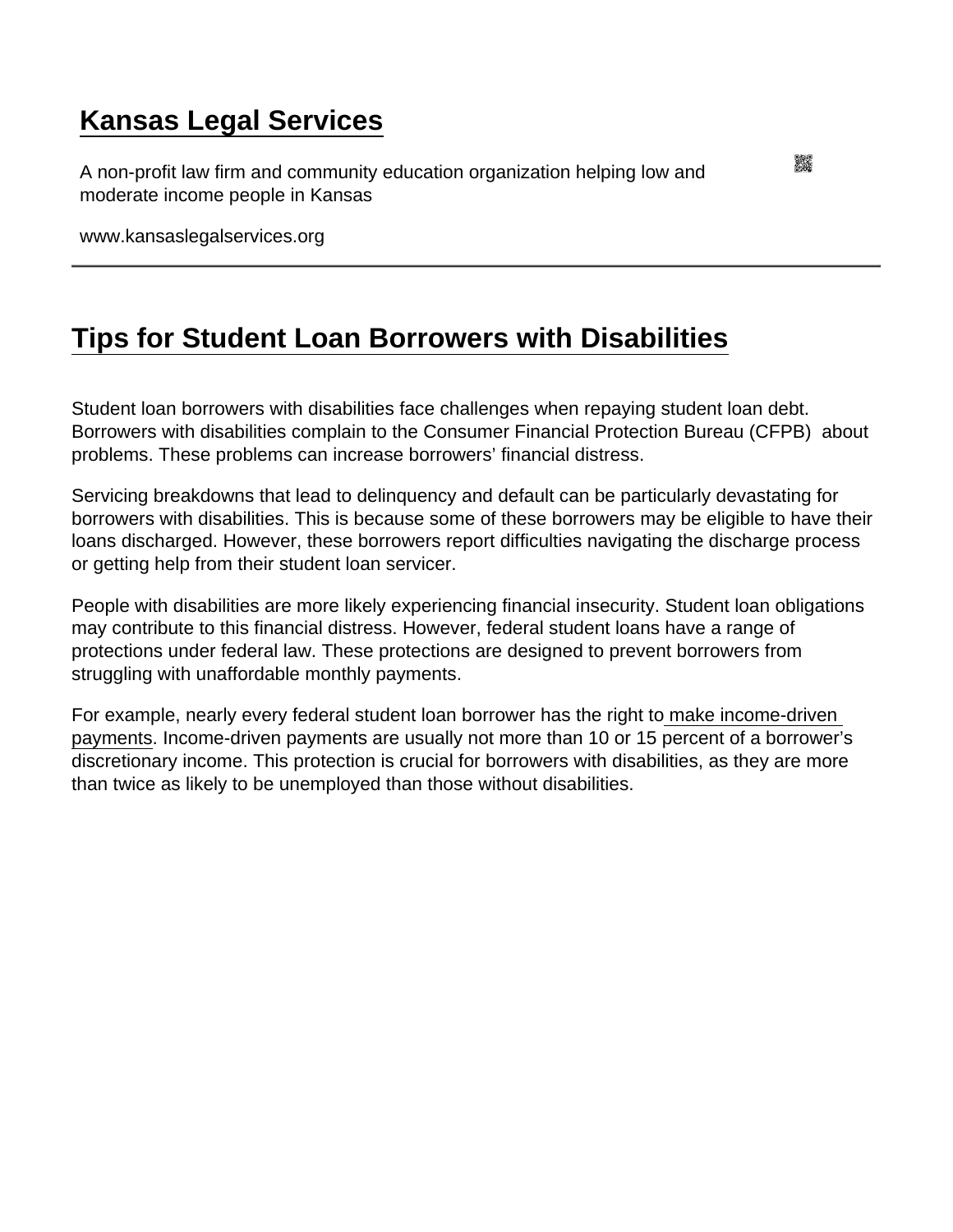Additionally, borrowers with total and permanent disabilities have the right to have their entire federal student loan balance forgiven. This loan forgiveness occurs through a process called Total and Permanent Disability Discharge (TPD discharge).

Borrowers eligible for TPD discharge may not be aware of their eligibility. Last year, the [Department of Education identified approximately 387,000 borrowers with severe disabilities that](https://www.ed.gov/news/press-releases/us-department-education-acts-protect-social-security-benefits-borrowers-disabilities)  [were eligible for TPD discharge](https://www.ed.gov/news/press-releases/us-department-education-acts-protect-social-security-benefits-borrowers-disabilities) .

The Department of Education identified these borrowers through a data match with the Social Security Administration (SSA). 179,000 of the identified borrowers were in default. Borrowers in default on federal student loans are at risk of having their Social Security benefits offset.

Borrowers with total and permanent disabilities who are struggling with federal student loan debt can avoid default by seeking a TPD discharge. Due to the tax implications of loan forgiveness, the discharge process cannot be applied automatically.

To receive [TPD discharge](https://disabilitydischarge.com/) , a borrower must first prove his or her disability. Most borrowers can prove their disability by either providing

- a doctor's certification of total and permanent disability, or
- specific documentation from SSA that indicates a current disability.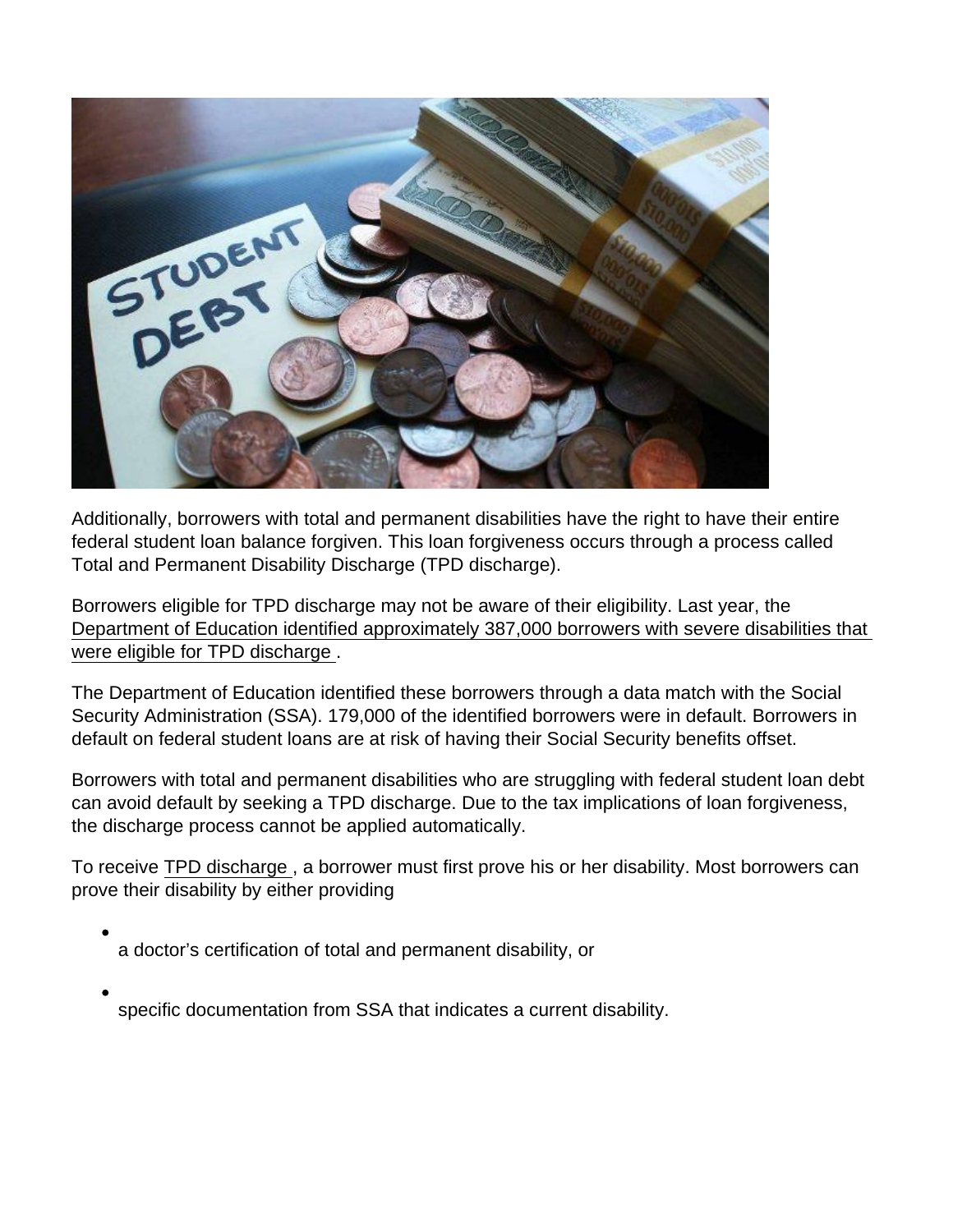Veterans with a service-connected disability can provide documentation from the Department of Veterans Affairs (VA) demonstrating their disability determination.

After borrowers are approved for TPD discharge, they remain in a "review period" for three years. Discharged loan balances can be reinstated if the borrower's income increases or disability determination changes during the review period.

Borrowers with disabilities who are eligible for loan discharge may still struggle to get relief from the burden of their student loans. Borrowers complain to the CFPB about problems related to every stage of the TPD discharge process.

People with severe disabilities may receive treatment from multiple medical professionals. These medical professional may have different specialties. Borrowers trying to prove their disability through a doctor's certification complain that a single doctor may not be able to adequately certify the severity of a borrower's disability status.

Other borrowers complain that their discharge application may be denied because the doctor's explanation of the disability doesn't include the appropriate description of the disability.

Older borrowers may rely on their status as Social Security disability beneficiaries to prove their eligibility for discharge. These borrowers also complain about discharge hurdles. When these borrowers reach their full retirement age according to SSA, their benefits are automatically converted into "retirement" benefits. As a result, they will no longer receive documentation from SSA that states their current disability status.

This transition of benefits can occur while a borrower's TPD discharge is in a review period. When this happens, borrowers complain that it is unclear how to continually prove their current disability status.

Borrowers also complain that their servicer may provide little guidance on additional options for proving their disability status. Borrowers report having their loan balances reinstated because they did not understand how to adequately prove their continued disability.

Borrowers seeking to prove their disability status without using their Social Security disability benefits can [request a Benefits Planning Query \(BPQY\) from SSA .](https://www.ssa.gov/redbook/eng/resources-supports.htm)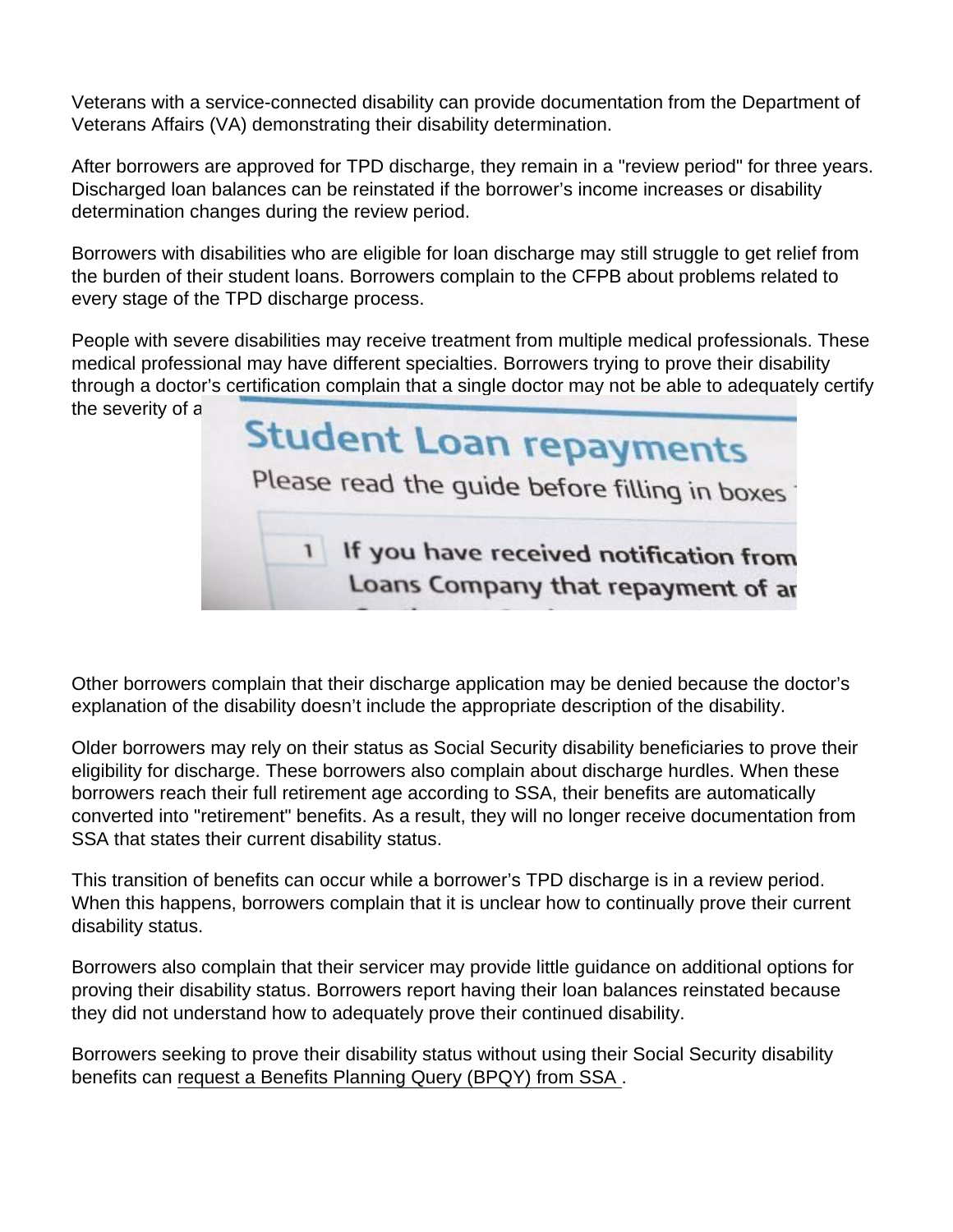A BPQY includes a documented history of benefits received from SSA. However, borrowers complain that obtaining their BPQY can be costly or burdensome. For example, one borrower complained that she cannot afford the fee SSA charges to provide a copy of her BPQY. This borrower states that, as a result, she cannot apply for TPD discharge.

Federal student loan borrowers with total and permanent disabilities aren't the only ones facing problems. Unlike federal student loans, there is no right under federal law to an affordable private student loan payment.

Private student loan borrowers with disabilities tell us that they cannot afford their student loan payments because of limited or inability to work. These borrowers complain that there are limited options for modified repayment of their student loans.

Some private lenders will forgive a student loan if the primary borrower becomes totally and permanently disabled. Borrowers with student loans from these lenders complain that the forgiveness process can be lengthy and confusing. Borrowers also report that the requirements around providing proof of their disability may be unclear. Other borrowers with disabilities complain that their lenders may not offer any options for loan forgiveness.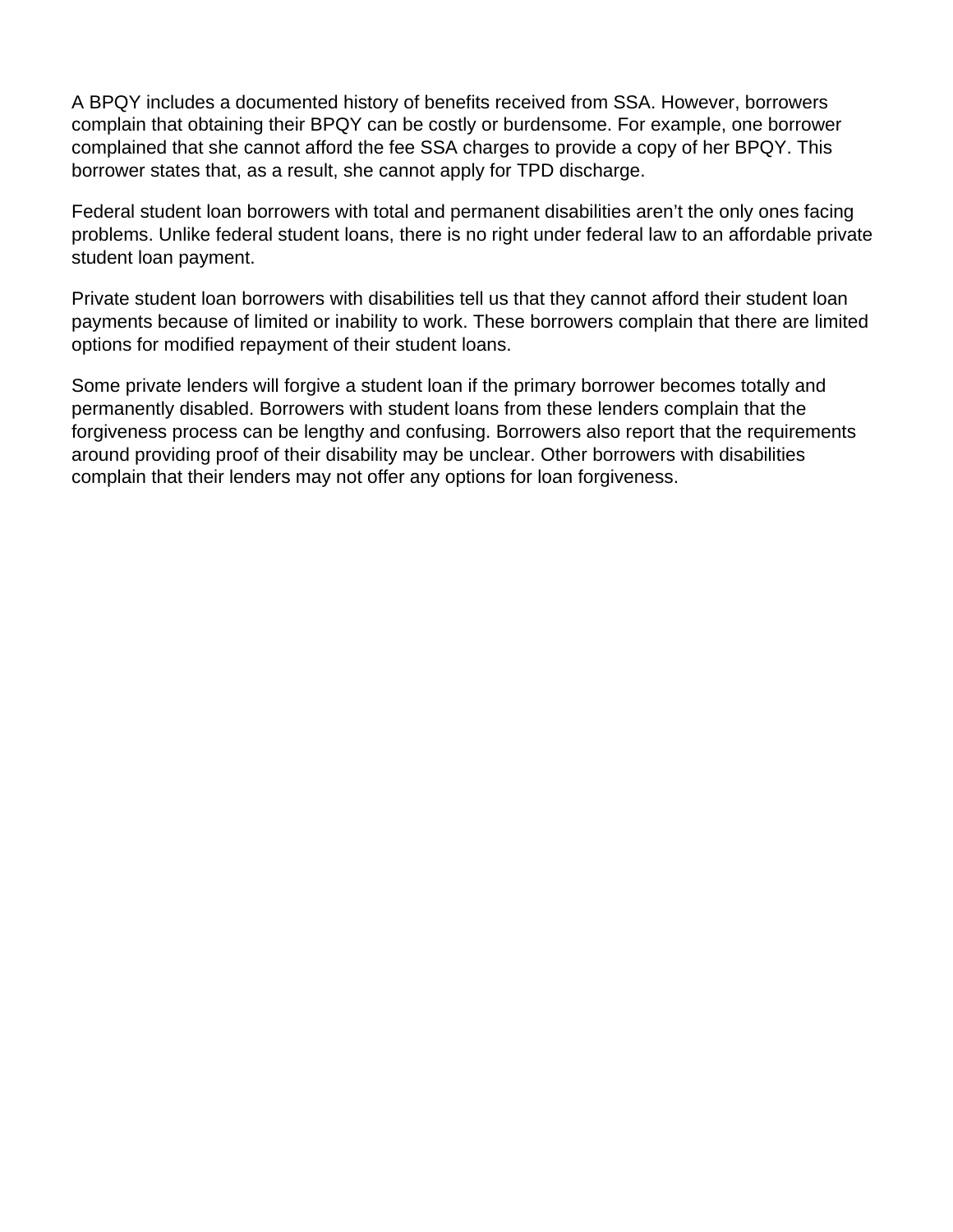

If you are disabled and struggling to repay your federal student loans, here are some tips that can help you as you navigate your repayment options.

1. Have current proof of your disability. Whether you have private or federal student loans, you will need complete and up-to-date proof of your total and permanent disability. If you have federal student loans, you have three options for proof:

Physician certification. Ask your doctor for a certification documenting your disability. The certification must show that your disability is total and permanent, meaning that your disability prevents you from working for income, and either has (1) lasted continuously for the last five years, (2) can be expected to last continually for at least five years, or (3) is terminal.

You need to submit your discharge application within 90 days of the certification being signed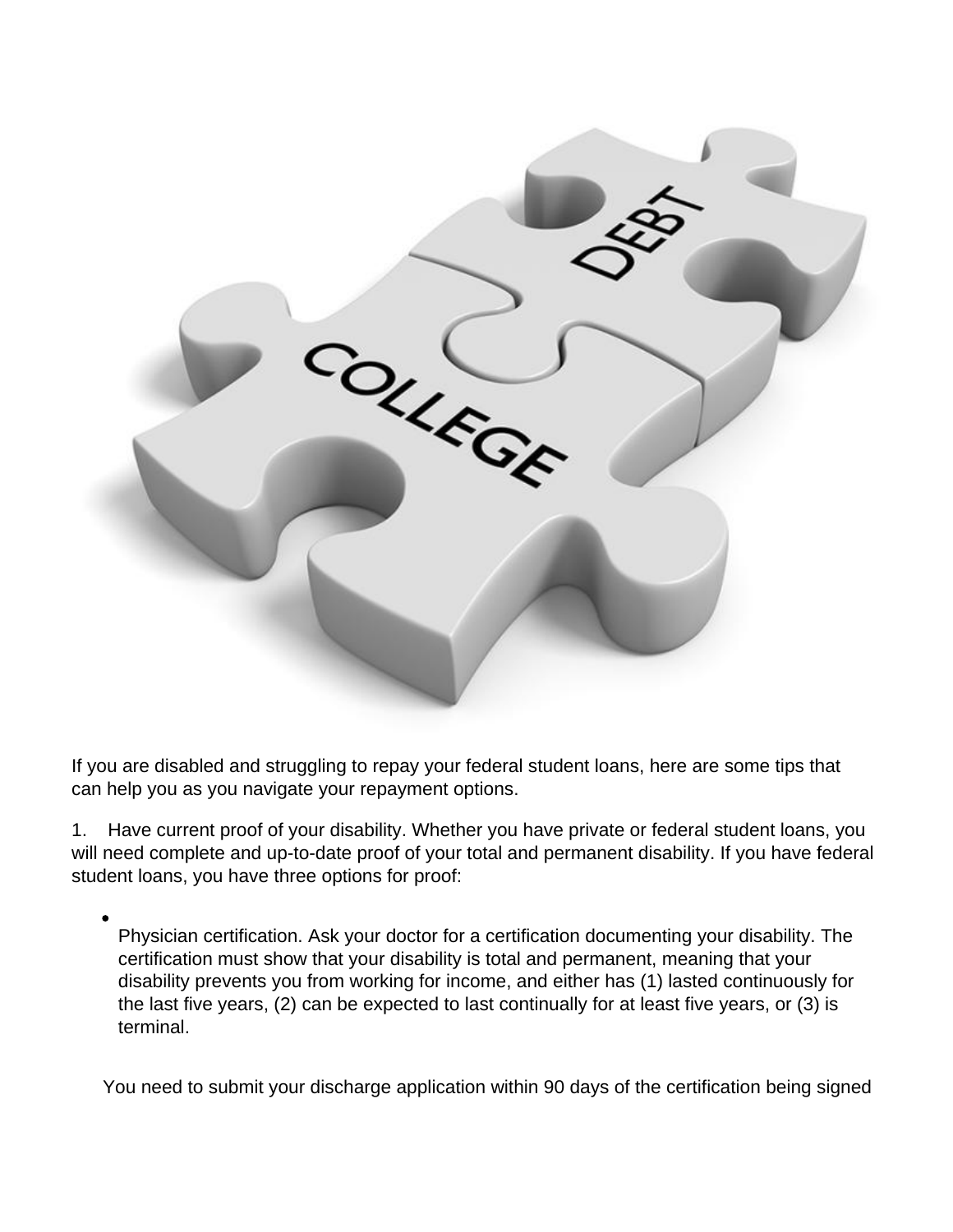and dated. If you have federal student loans, your doctor can certify your disability using [Section](https://www.kansaslegalservices.org/sites/kansaslegalservices.org/files/TPD_Application.pdf)  [4 of this form .](https://www.kansaslegalservices.org/sites/kansaslegalservices.org/files/TPD_Application.pdf)

Social Security award letter. If you receive Social Security disability insurance (SSDI), you can prove your disability using your SSA award letter. The SSA letter must indicate that your next scheduled disability review will be within five to seven years of your most recent disability determination.

If you previously received Social Security disability benefits but now receive retirement benefits, or your benefits notice does not indicate when your next disability review will occur, you can prove your disability by submitting a copy of your BPQY.

You can request a copy of your [BPQY](https://www.ssa.gov/disabilityresearch/documents/BPQY_Handbook_Version 5.2_7.19.2012.pdf) from your [local Social Security Administration office .](https://secure.ssa.gov/ICON/main.jsp) You can also call 1-800-772-1213 and request to be mailed a copy of your BPQY.

Veteran disability determination. If you are a veteran with a service-connected disability, you can provide a letter from the [Department of Veterans Affairs](https://www.vets.gov/disability-benefits/) documenting your disability rating and stating you are unable to work as a result of that disability.

If you have private student loans, contact your [student loan servicer](https://www.consumerfinance.gov/ask-cfpb/what-is-student-loan-servicer-en-583/) to ask how to prove your disability. Many private student lenders have their own forms to document a disability.

2. Apply as soon as you can. If you think you may be eligible for disability discharge, [contact](https://www.consumerfinance.gov/ask-cfpb/what-is-student-loan-servicer-en-583/)  [your servicer](https://www.consumerfinance.gov/ask-cfpb/what-is-student-loan-servicer-en-583/) as soon as you can.

If you have federal student loans, your servicer should automatically place your loans in deferment. This deferment means that will not have to make payments while your application is under review.

If your loan is in default and your Social Security benefits are being offset, the offset can be suspended while your discharge application is reviewed.

Some private student lenders may also suspend monthly payments while your application is reviewed. Keep in mind that interest will still accrue on private student loans. The interest may be capitalized if your discharge application is denied.

3. Ask about other repayment options. If you are not eligible for a loan discharge due to a total and permanent disability, you might be eligible for a modified repayment plan depending on what type of loan you have.

Nearly every federal student loan borrower can enroll in an [income-driven repayment plan](https://www.consumerfinance.gov/ask-cfpb/how-can-i-enroll-in-income-driven-repayment-plan-en-1565/). An income-driven repayment plan sets monthly payments based on borrowers' income, even if they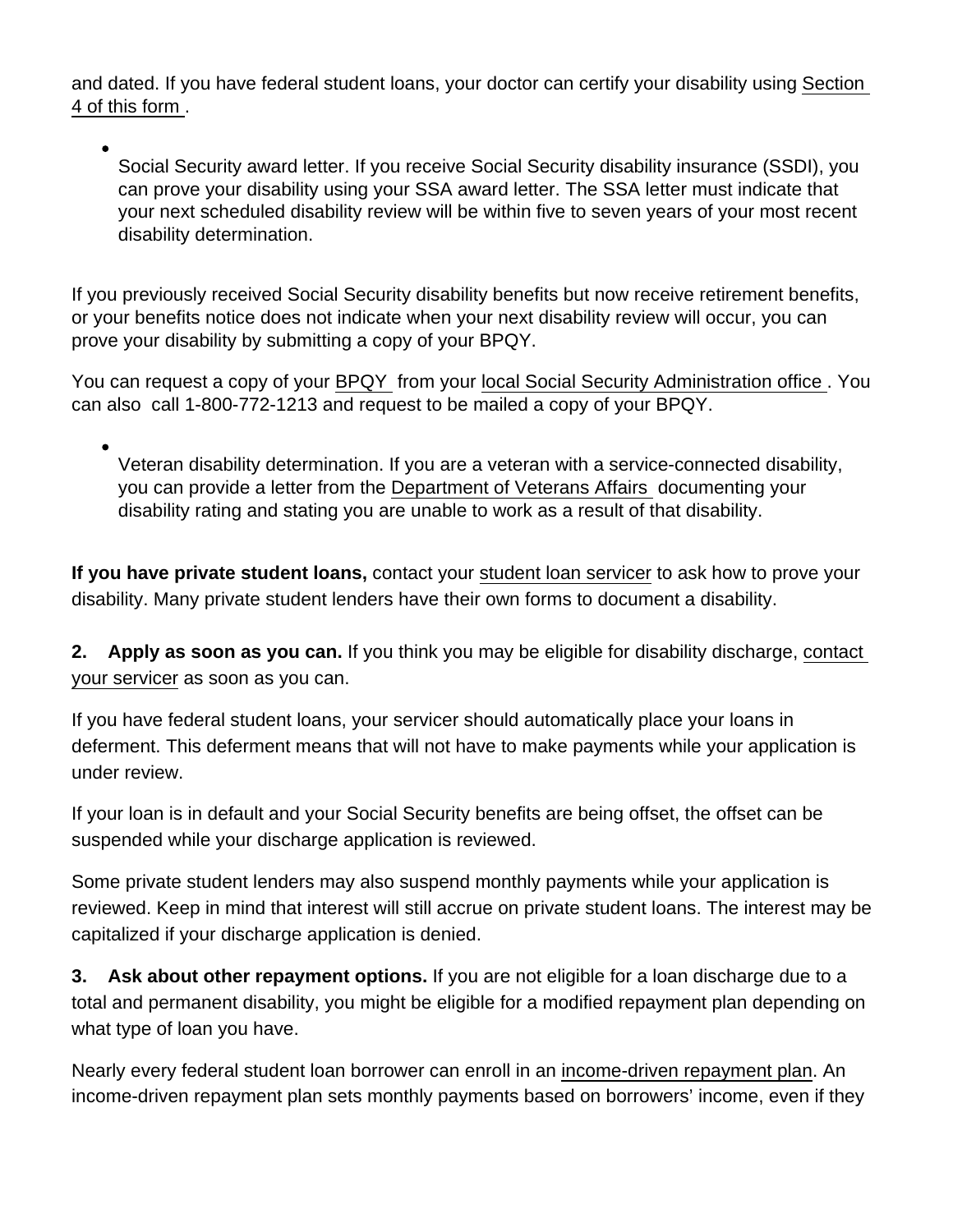have no income.

If you have private student loans but do not have the option of disability discharge, reach out to your servicer and ask about alternative repayment options. [Here is some more information that](https://www.consumerfinance.gov/paying-for-college/repay-student-debt/#non-federal:yes:no:no:no)  [can help you as you work with your servicer](https://www.consumerfinance.gov/paying-for-college/repay-student-debt/#non-federal:yes:no:no:no).

4. Keep checking in with your servicer until your review period is complete. After your TPD discharge application for federal student loans is approved, you should stay in contact with your servicer for at least the next three years. If at any point during this three-year review period you start receiving an income or your disability determination changes, you may be required to repay the balance of the discharged loan.

Your servicer may ask you for annual updates on your income, so be sure to provide your servicer with your latest address and phone number.

There is no review period for veterans who receive loan forgiveness due to a service-connected disability.

Remember that there may be tax implications related to the discharge of a student loan. Discharged federal student loans will be [reported to the Internal Revenue Service \(IRS\) as](https://www.disabilitydischarge.com/faqs)  [income](https://www.disabilitydischarge.com/faqs)